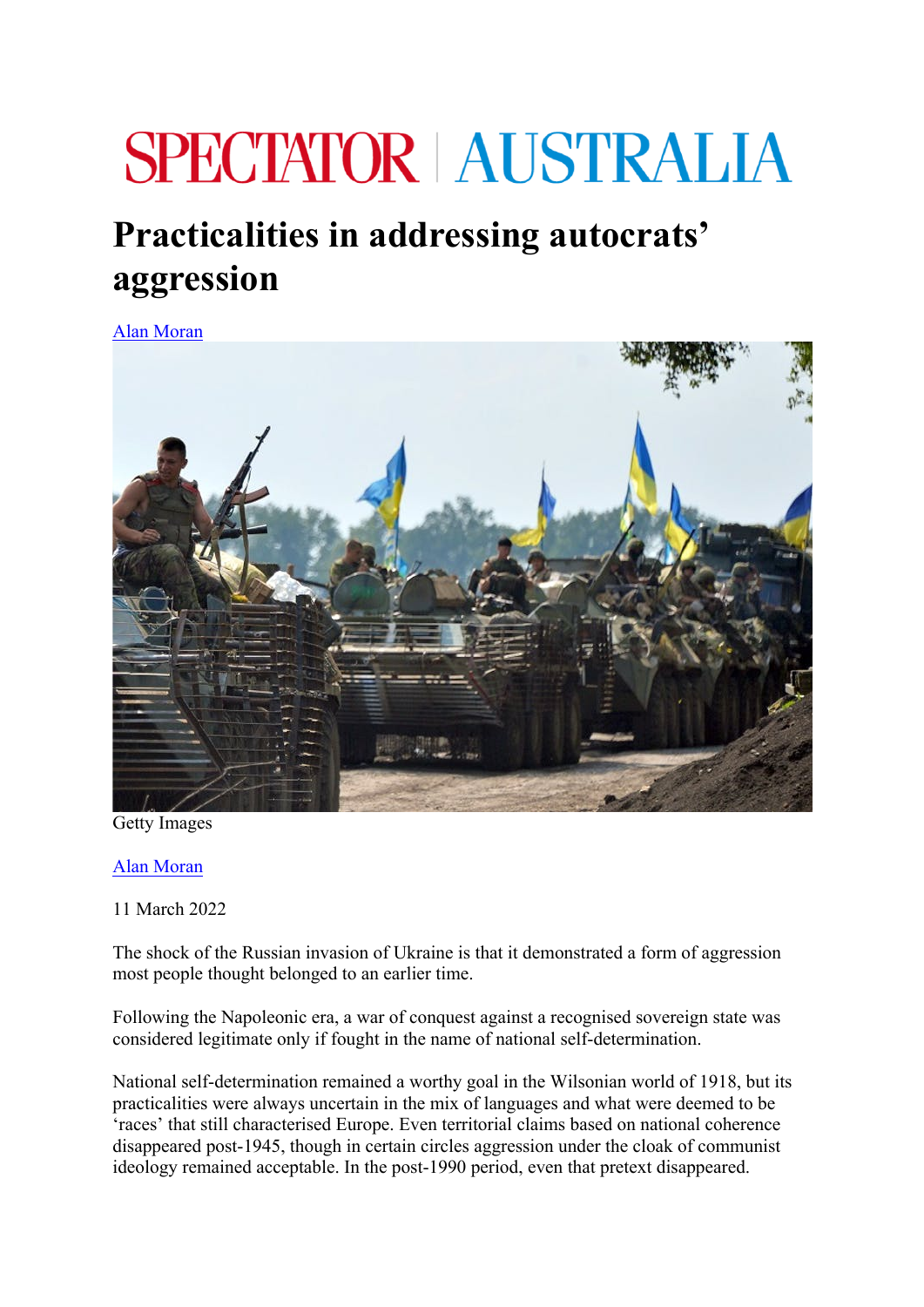Linguistically, Ukrainians largely speak one Slav language in the north and west, and Russian in the south and east. Ukraine is one of Europe's poorest countries with the per capita income levels little more than one-third those of its Polish and Slovak neighbours and a half of Russia's. Perhaps this is due to its well-documented corruption with which Joe Biden, as Vice-President, was well aware.

Unsurprisingly, in search of higher living standards, Ukrainians have sought closer ties with their richer neighbours. The choice of closer ties partly reflects linguistic differences, with those in the west favouring the European Union and those in the east favouring Russia. Elections have echoed these perceived options, with the pro-EU forces presently ascendant.

Militarily, Russia's invasion has clearly underperformed, even with large parts of Ukraine under occupation. Putin's peace offering is that the Ukraine government acknowledge Crimea as Russian territory, recognises the breakaway regions of Donetsk and Lugansk as independent states, and amends its constitution to explicitly state that it will not seek membership of defence pacts such as Nato.

Given that much of the contested Ukrainian territory is already occupied by Russia, these terms are generous compared to those offered by a relatively successful side in yesteryear's conflicts. They may be the terms Russia has long been seeking and Ukrainian President Zelenskyy is indicating that he may agree to them.

But Putin's offer may also be simply a Hitlerian Czechoslovakia ruse involving slicing off part of the territory as the first step to absorbing it all. Many will point to Putin's claims that Ukraine is not a real country and has always been part of Russia as evidence that he is engaged in such salami tactics. Even so, an international guarantee of the terms would be more credible than the 'scrap of paper' that Neville Chamberlain carried back from Munich in 1938.

Whatever the outcome, dependence on Russian energy supplies has seriously reduced the West's hand in dealing with Russian aggression and highlighted its military impotence. In this respect, it is chilling that the Chinese Foreign Minister Wang Yi says Taiwan and Ukraine situations are fundamentally different, because, he says, China and Taiwan are the same country! This is not an opinion shared by Taiwan.

The West's weakening is self-imposed, stemming from its policies of pursuing the illusion of low-cost reliable wind and solar energy. Not only has this made consumers hostage to loss of gas and electricity, it has destroyed the profitability of much of the energy-intensive industry which is the backbone of prosperity. Nations rejecting these policies have shifted towards dominance: Russia with energy, China and increasingly India with manufacturing.

Under Trump, America resisted this rejection of fossil fuels and American innovation saw it become a net oil and gas exporter for the first time in 70 years. Trump's measures were reversed by Biden on day one, initially by forcing the abandonment of the pipeline from Canada to Texas and then by closing off areas for energy development and impeding further pipeline construction. In the course of a single year, the USA became a net oil energy importer.

Not only does Russia's attitude to the legitimacy of war differ from that of the West but it is also less scrupulous in using economic warfare to undermine rival product suppliers. Russian